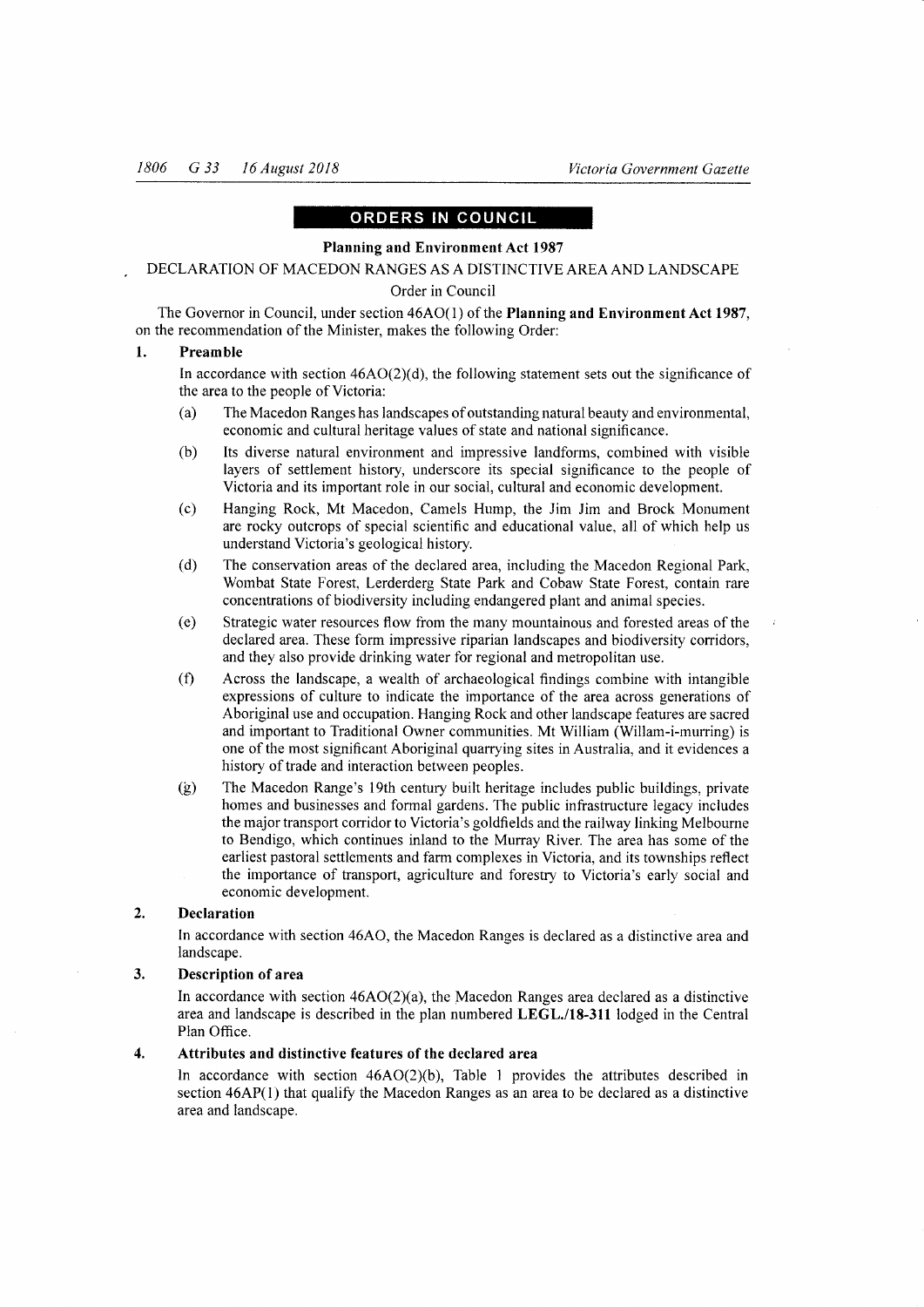| Item | <b>Attribute</b>                                            | <b>Distinctive Features</b>                                                                                                                                                                                                                                                                                                                                                                                                                                                                                                                                                                                                                                                                      |
|------|-------------------------------------------------------------|--------------------------------------------------------------------------------------------------------------------------------------------------------------------------------------------------------------------------------------------------------------------------------------------------------------------------------------------------------------------------------------------------------------------------------------------------------------------------------------------------------------------------------------------------------------------------------------------------------------------------------------------------------------------------------------------------|
| 1.   | Environmental<br>significance                               | (a) Diversity and marked changes of vegetation with dry<br>forests and woodlands merging into damp forests.<br>(b) Areas of biodiversity significance including Macedon<br>Regional Park, Wombat State Forest, Cobaw State<br>Forest, Lerderderg State Park, Black Hill Reserve<br>Conglomerate Gully Flora Reserve, Mt Charlie Flora<br>Reserve, T Hill Reserve, Mt Teneriffe Reserve.                                                                                                                                                                                                                                                                                                          |
| 2.   | Geographical<br>features and<br>landform                    | (a) Western Volcanic Plain landscape scattered with<br>evidence of lava flows, volcanic cones.<br>(b) Granitic intrusions forming steeply sloping peaks and<br>ridges.<br>(c) Mt Macedon, Hanging Rock and Camels Hump are<br>prominent and distinctive focal and visual elements.<br>(d) Brock Monument and Jim Jim are rare and dramatic<br>examples of a volcanic mamelon.                                                                                                                                                                                                                                                                                                                    |
| 3.   | Heritage and<br>Cultural                                    | (a) Significant window to the history of European<br>settlement in Victoria.<br>(b) High number of listings on the Victorian Heritage<br>Register.<br>(c) Kyneton and Malmsbury contain outstanding examples<br>of Victorian era architecture.<br>(a) Rich in Aboriginal spiritual and cultural heritage with<br>local communities having lived for at least 26,000 years.<br>(b) Indications of indigenous occupation (scattered trees,<br>rock scatters, shell middens).<br>(c) Hanging Rock an important inter-tribal ceremonial<br>meeting place.<br>(d) Mount William Stone Hatchet Quarry with unassailable<br>cultural and spiritual connection to ancestors (National<br>Heritage List). |
| 4.   | <b>Natural</b><br><b>Resources or</b><br>Productive<br>Land | (a) High quality soils between Lancefield, Hesket and<br>Romsey.<br>(b) An early source of agriculture and timber products for<br>Melbourne; some plantation forestry remains<br>(c) Identified Extractive Industry Interest Areas (EIIAs).                                                                                                                                                                                                                                                                                                                                                                                                                                                      |
| 5.   | <b>Strategic</b><br>Infrastructure                          | (a) Major water catchment storages (Upper Coliban,<br>Lauriston Reservoir, Malmsbury Reservoir) contributing<br>to regional and metropolitan supply.<br>(b) Calder Freeway and the Melbourne-Bendigo rail line<br>form part of a state significant transport corridor.<br>(c) Hanging Rock Reserve and Macedon Regional Park are<br>state significant tourism asset.                                                                                                                                                                                                                                                                                                                             |

# Table 1. Attributes qualifying declared area as a distinctive area and landscape